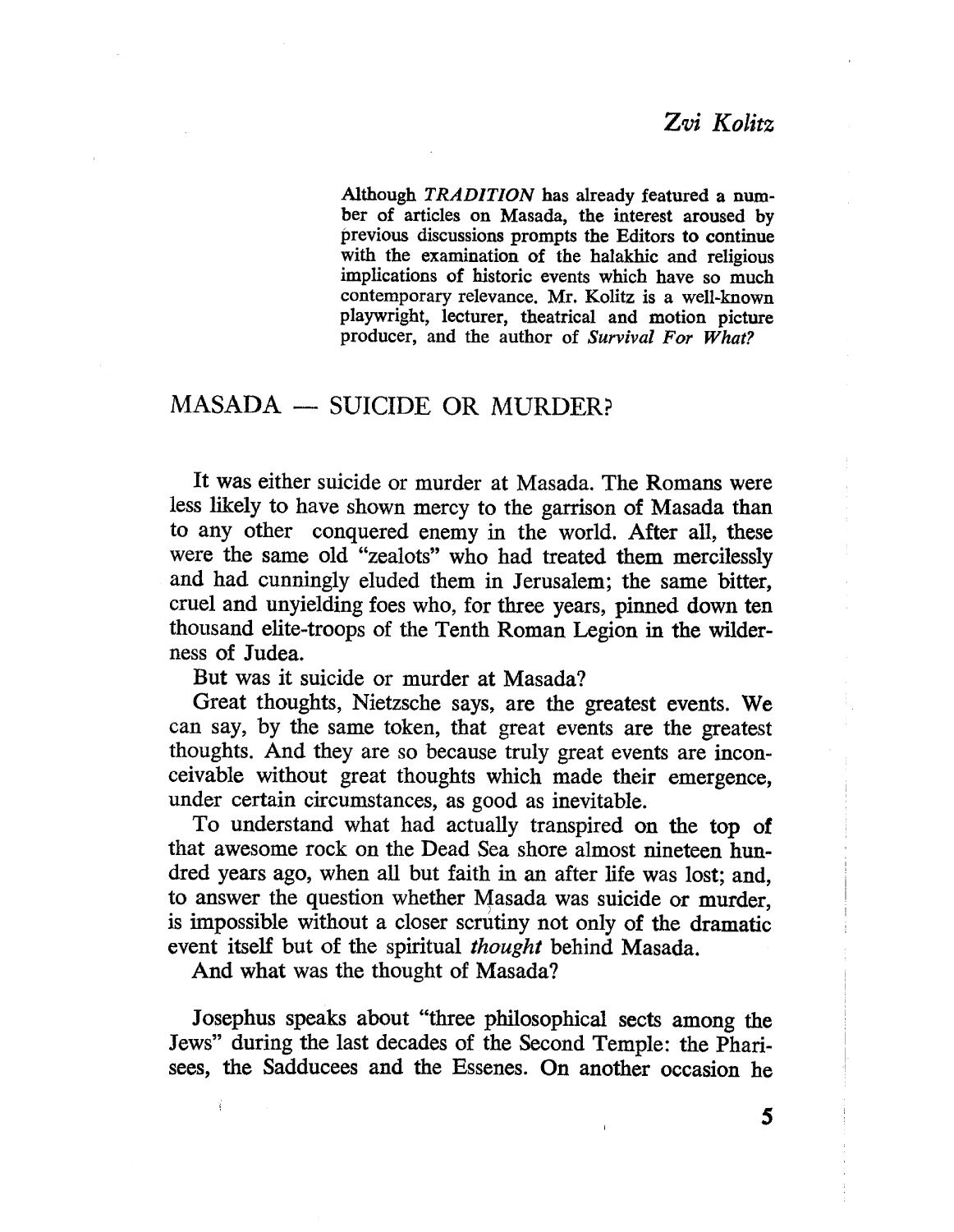mentions a "fourth philosophy," that of the Zealots. Here and there he elaborates on the nature of the three philosophies, but his explanation of the fourth is brief and nebulous. Josephus, by the way, who spoke contemptuously of the Zealots, never heaped scorn on their philosophy. Moreover he did not hesitate to describe as "sages" some of the original founders and exponents of that philosophy like Hezkiya the Gallilean<sup>1</sup>

The differences between the three philosophies, as defined by Josephus, are essentially this: "The Essenes believed that all things are best ascribed to God; that the soul is immortal, and that the rewards of righteousness are eternally to be strived for." They didn't offer sacrifices in Jerusalem, because "they have more pure lustrations of their own, on which account they are excluded from the common court of the Temple, but offer sacrifices themselves." They addicted themselves to virtue and righteousness to such a degree that they had no equals "among any other men, neither Greeks nor Barbarians."

They will not suffer anything to hinder them from having all things in common, so that a rich man enjoys no more of his wealth than he who has nothing at all . . . There are about four thousand men who live in this way, and neither marry wives, nor are desirous to keep servants; as thinking the latter tempts men to be unjust, and the former gives the handle to domestic quarrels.2

The Pharisees, according to Josephus differed from the Essenes mainly in matters of interpretation of fate, or on the meaning of predetermination. The Pharisees claimed that

some actions, but not all, are the work of fate, and some of them are in our power, and that they are liable to fate but are not caused by fate. But the sect of tbe Essenes affrms that fate governs all things, and that nothing befalls men but what is according to its determination. And as far as the Sadducees are concerned: they take away fate, and say there is no such thing, and that the events of human affairs are not at its disposal; but suppose all our actions are in our own power, so that we are ourselves the causes of what is good and receive what is evil from our own folly,8

These were the governing thoughts of the first three philosophies. They differed, as it is evident, in the interpretation of the

6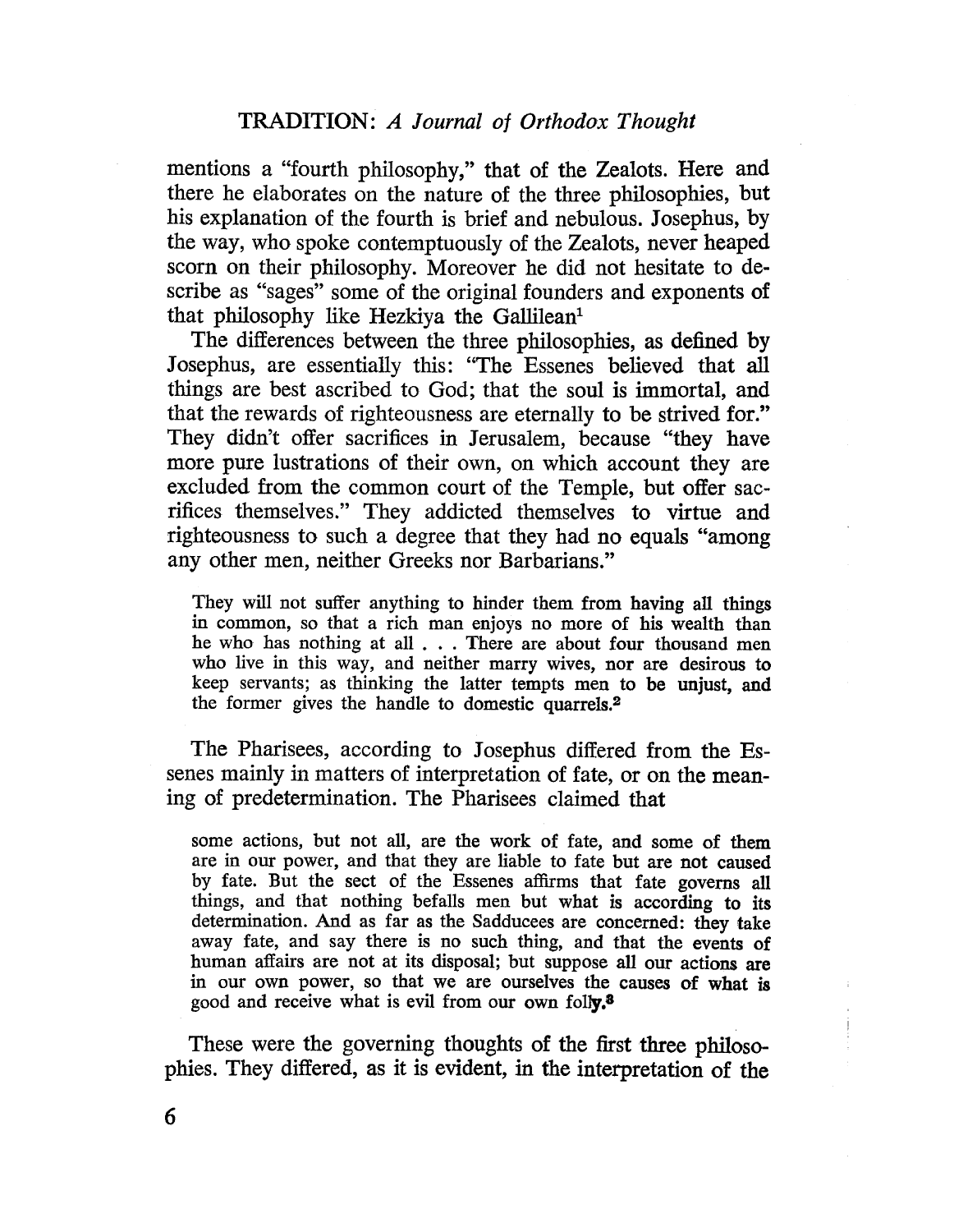degree in which the Divine will manifest itself in human activity. The "Fourth Philosophy," by contrast, was mainly concerned with the way human activity reflects the Divine wil. "The Zealots," Josephus writes, "are in agreement on most other questions with the Pharisees, only that, in addition, they have a fierce love of freedom, saying that God alone rules them and He is their Master."4

The words sound almost cliché. Don't all people who pray to God proclaim Him, as a matter of course - or of lip service as their Master and Ruler? They all do. Only that they mean it  $-$  if they mean anything at all  $-$  spiritually, while the Zeal $ots$  - and this is the heart of the matter - meant is also politically. The spiritual acceptance of God's mastery over man, according to the Fourth Philosophy, makes it prohibitive for man to subject his political freedom to the wil, not to say the mockery, of a mortal ruler. It would be prohibitive to do so in regard to any mortal ruler, but if the mortal ruler in question attributes to himself Divine qualities  $-$  allegiance to him is tantamount to idolatry.

According to the Zealot philosophy, traceable to Hezkiya the Gallilean and his all embracing concept of Oneness, to be free under God is not a right, but a duty; consequently the toleration of non-freedom imposed by a temporal ruler is a capital sin.

It is important to see this philosophy in its right perspective, for otherwise there is danger of overlooking not only its historical implications, but also the unique nature of the background against which it had emerged. And it was the background of the only monotheistic people in the world resisting the power of idolatrous Rome. Caesar thus represented not only a danger to the political freedom of Israel, but an affront to the Oneness of God. The freedom of Israel and the Oneness of God were interconnected. Not only that Oneness meant freedom, but non-freedom defied Oneness.

The belief that the idea of the Oneness of God clashes head-on with the allgiance to a supreme temporal ruler whose powers are not God-derived was not new in the Israel of the Second Temple. It was alive  $-$  often very violently alive  $-$  for a hundred and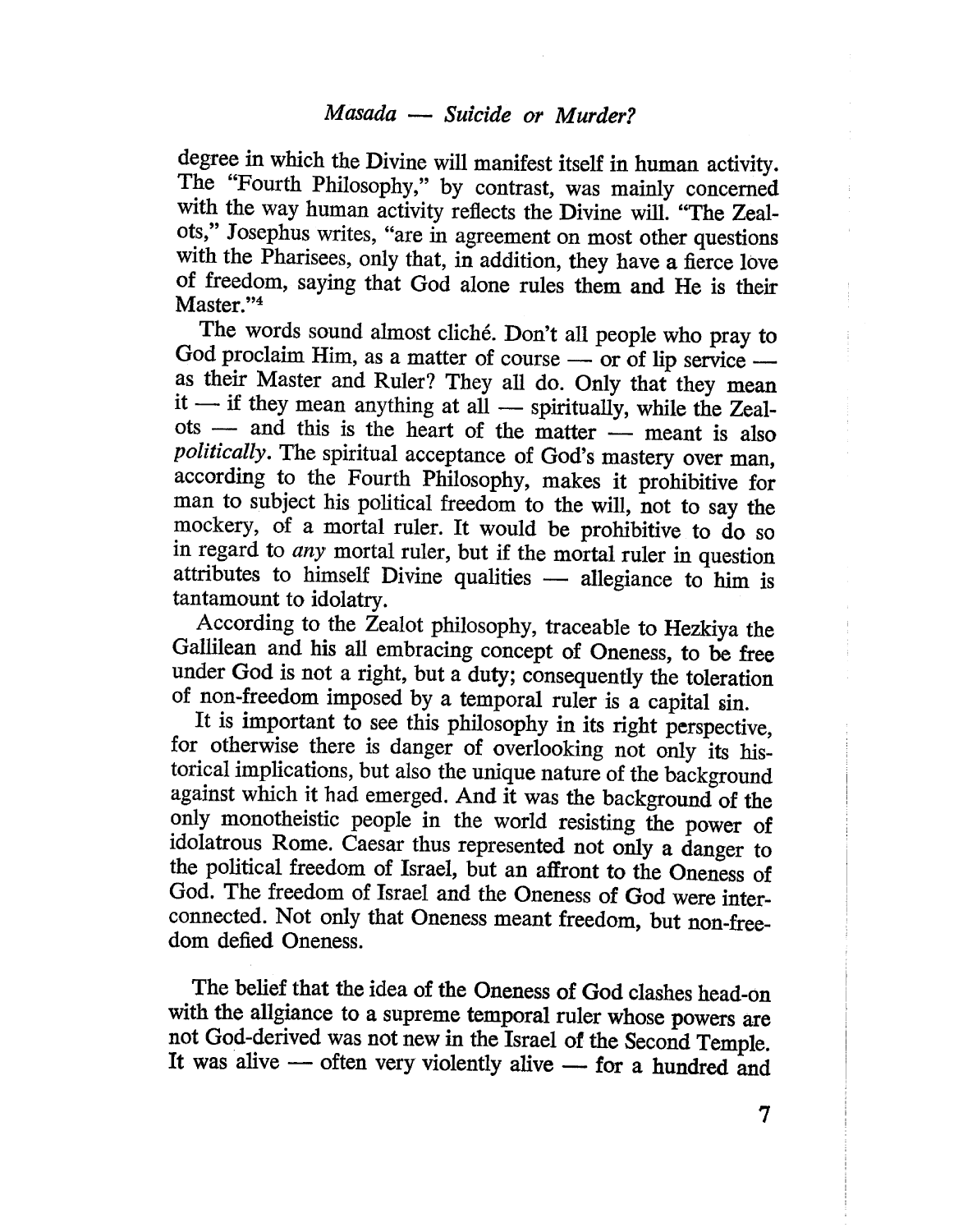## TRADITION: A Journal of Orthodox Thought

seventeen turbulent years. It arose with the force of an eruption in Gallilee as soon as the Romans raised their hand against the Hasmonean Kingdom of Israel. It began in the year 47 B.C.E. and came to an end at Masada in the year 73 A.D. This belief, basic to Biblical Judaism, was fist conceived and formulated as a philosophy by Yehuda, the son of Hezkiya, the Galllean.

Josephus, who hurled at the zealots such epithets as "bandits," "gangsters," "brutes," or "terrorists," had some very kind words for Yehuda. Besides his describing him as a "great sage," he stresses his role in the rebellon, saying that he incited his people to rebel agaist the Romans

for he thought that it would be shameful if they will bow to the oppressor and pay taxes to the Romans, so that in addition to their accepting the rule of the Kingdom of Heaven they wil accept the rule of a king of flesh and blood . . . This sage founded a sect which was unlike any other sect (in Israel).<sup>5</sup>

Now, who was this Yehuda, the son of Hezkiya, the Galllean?

Very little is known about this strange and inspired man. A halo of mystery envelops his thought as well as his dynasty  $-\frac{1}{2}$ for a dynasty it was. What is known is that he had fist emerged on the increasingly troubled horizon of the Holy Land during the period when the Roman General Pompey confirmed the reign of Yohanan Hyrkanos the Second against his brother and rival Aristobulos. To make doubly sure of the loyalty of the Royal House of Israel to Rome, the General appointed Antipater, the father of Herod, as an "overseer." That was the beginning of the Roman rule by proxy. It also marked the beginning of the revolt. It ended with the fall of Masada, but erupted again with the uprising of Bar-Kochba, more than a centur later.

Hezkiya, the father of Yehuda, the Galliean, raised the banner of revolt against Rome as soon as Antipater raised the Roman banner in Jerusalem. He opened up with guerilla warfare in Galllee. Antipater entrusted Herod, his son, with the task of suppressing the uprising. Herod captured Hezkiya and some of his followers and summarily executed them. Israel was outraged.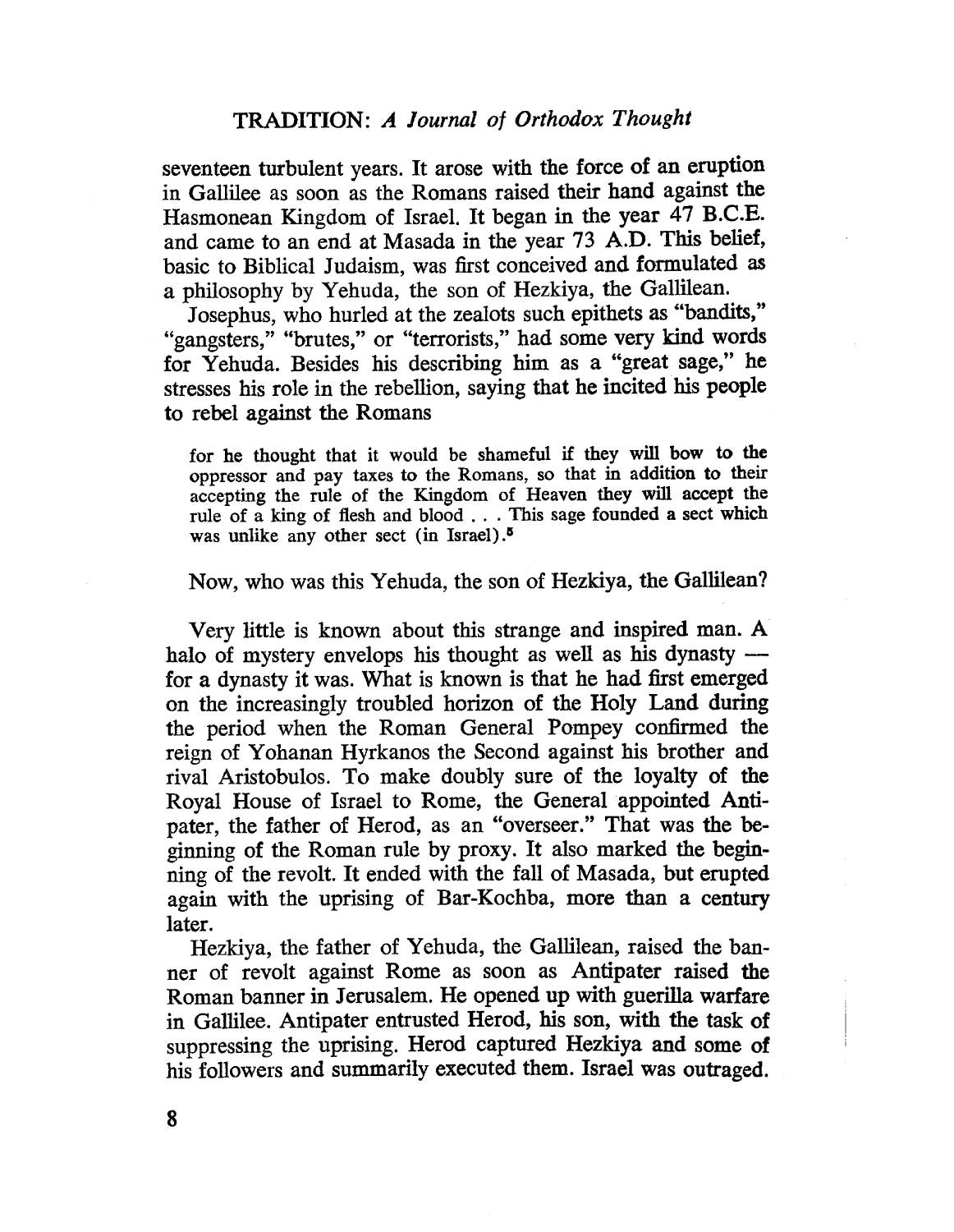Herod, beginning to cast a spell of fear over the land, was ordered to appear before the "Sanhedrin." The manner of his appearance was as ominous as it was blasphemous. He was armed from head to toe and accompanied by Roman soldiers. Only Shemaya and Abtalion, the two most distiguished members of the Sanhedrin, remained steadfast. Fear muted the rest into inaction. It was then when Yehuda, the son of Hezkiva. together with Zadok the Pharisee (Prof. Joseph Klausner, in Jesus of Nazareth, referred to the Zealots as "activist Pharisees") organized the clandestine Zealot movement and further formulated its philosophy -- the Fourth Philosophy, as it is referred to.

We fist encounter Yehuda, the son of Hezkiya, thee years B.C.E. as a guerilla leader in Gallilee. Heading a large group of Zealots, he stormed and captured the armory and treasury of King Archileus, son of Herod. Armed with captured Roman weapons, his men were soon in control of the whole of the Gallilee. Varus, the Roman General, heading a force of twenty thousand men, marched on the Gallilee, surrounded the rebel fortress of Zipori, and finally conquered and destroyed it, settig the city afie. Yehuda escaped. He reorganized the sect, and he, as well as his descendants, kept on harassing the Romans for another seventy years.

Yehuda had three sons and a daughter, who was married to Yair, the father of Eliezer, Commander of Masada. Another version has it that Yair was not the son-in-law of Yehuda, but his fourth son. His other sons were Jacob, Simon and Menahem. Simon and Jacob became leaders of the Zealots in Judea. They were soon caught and crucified by Tiberius Alexander, the Roman Procurator of that province. Tiberius was a converted Jew from Egypt and a nephew of Philo of Alexandria.

Menahem, the thid son of Yehuda, was in charge of Zealot operations in the wilderness of Judea. With the outbreak of the general hostilities against Rome, it was Menahem who, in a surprise attack, conquered the "unconquerable" fortress of Masada. How he performed this feat in almost no time will never be known. Josephus tells us nothing about it.

Menahem, after annihilating the Roman garrison of Masada,

9

ŧ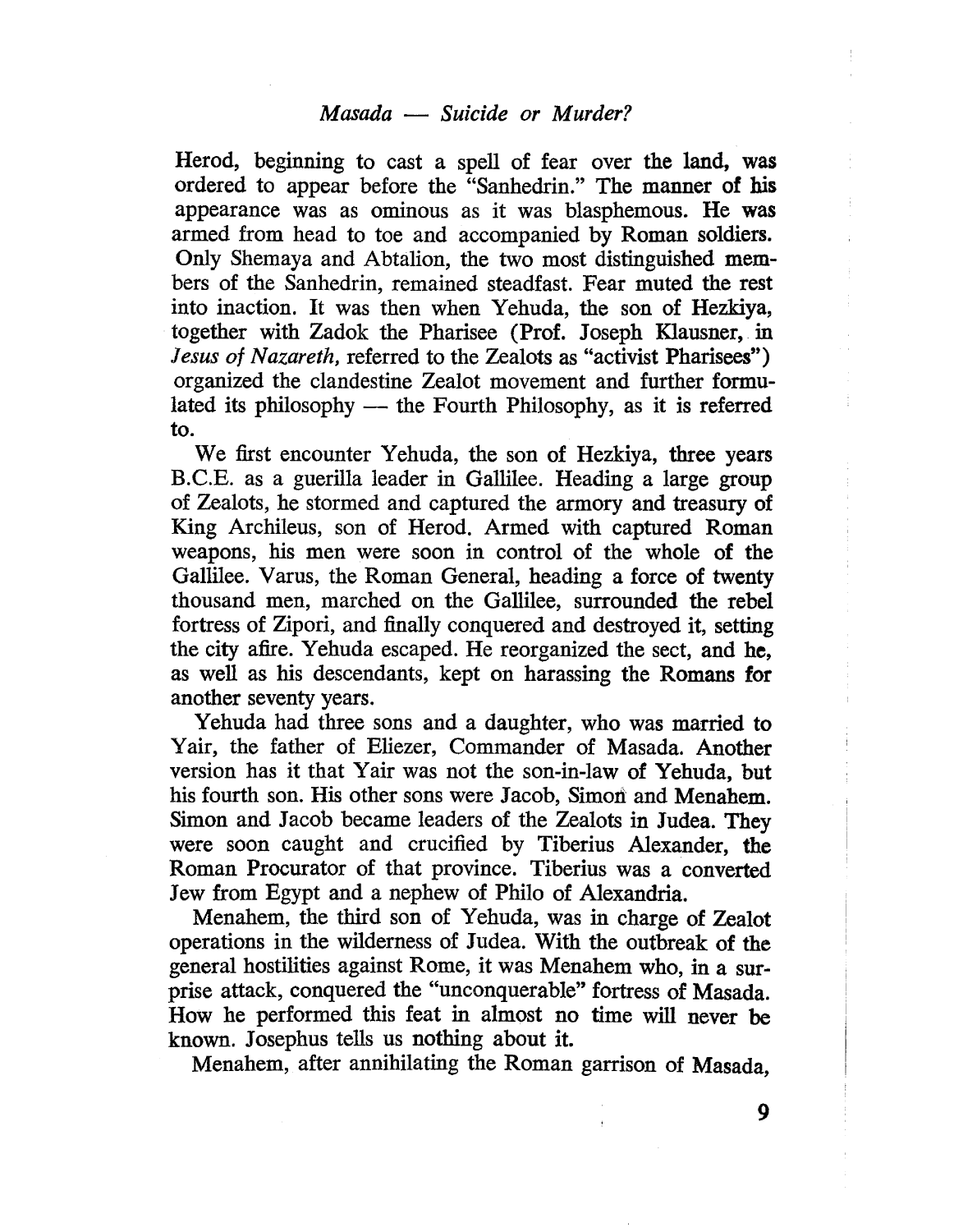rushed to Jerusalem. The Zealots in the besieged city welcomed him like a hero and put him in command. But Menahem, it seems certain, was soon overcome by his own importance, showing conceit to his subordinates and brutality to his foes. He went to the Temple dressed in royal robes and when the High Priest Ananias resented it, he put him to the sword along with scores of other dignitaries. Menahem's punishment was swift and bitter. Eliezer, son of the slain High Priest, put him to a most unglorious death in front of masses of outraged people who demanded, according to Josephus, that he be shown no mercy. This was just before the Romans effected a break through the walls of Jerusalem  $-$  a city dying of hunger and drowning in the blood of its populace. (According to Josephus, there were 630,000 casualties in Jerusalem!)

Everything seemed lost, but the Zealots stil refused to surrender. Titus Vespasianus, the Roman Commander of the siege, addressed the Zealots in a manner that gives us an idea of their defiance and ferocity, and bears testimony to the words of Cassius, the Roman historian, that "the whole world trembled when the Jews battled Rome." Titus asked the Zealot leaders, addressing them across a ravine:<sup>6</sup>

Are you satisfied now, Gentlemen, with the sufferings of your country - you who, in utter disregard of our strength and your weakness, have, through your reckless impetuosity and madness, destroyed your people, your city and your temple, and richly deserve the destruction that is coming to yourselves; you who, since the days of Pompeii have never stopped rebelling, and now have made open war on Rome. Did you rely on numbers? Why, a small fraction of the Roman Army sufficed to deal with you! Well then: on the trustworthiness of your allies? And which of the nations outside our Empire was going to prefer Jews to Romans? Or on your wonderful physique? Yet you know that the Germans are our slaves! On the strength of your walls? What wall could be a better obstacle than the open sea that is the bulwark of Britain? But Britain was brought to her knees by the arms of Rome! On your invincible determination and the wishes of your Generals? Yet you know that even Carthage was overwhelmed!

Titus offered to spare the Zealots' lives if they surrendered. The Zealots rejected the offer. Instead they asked, as a price for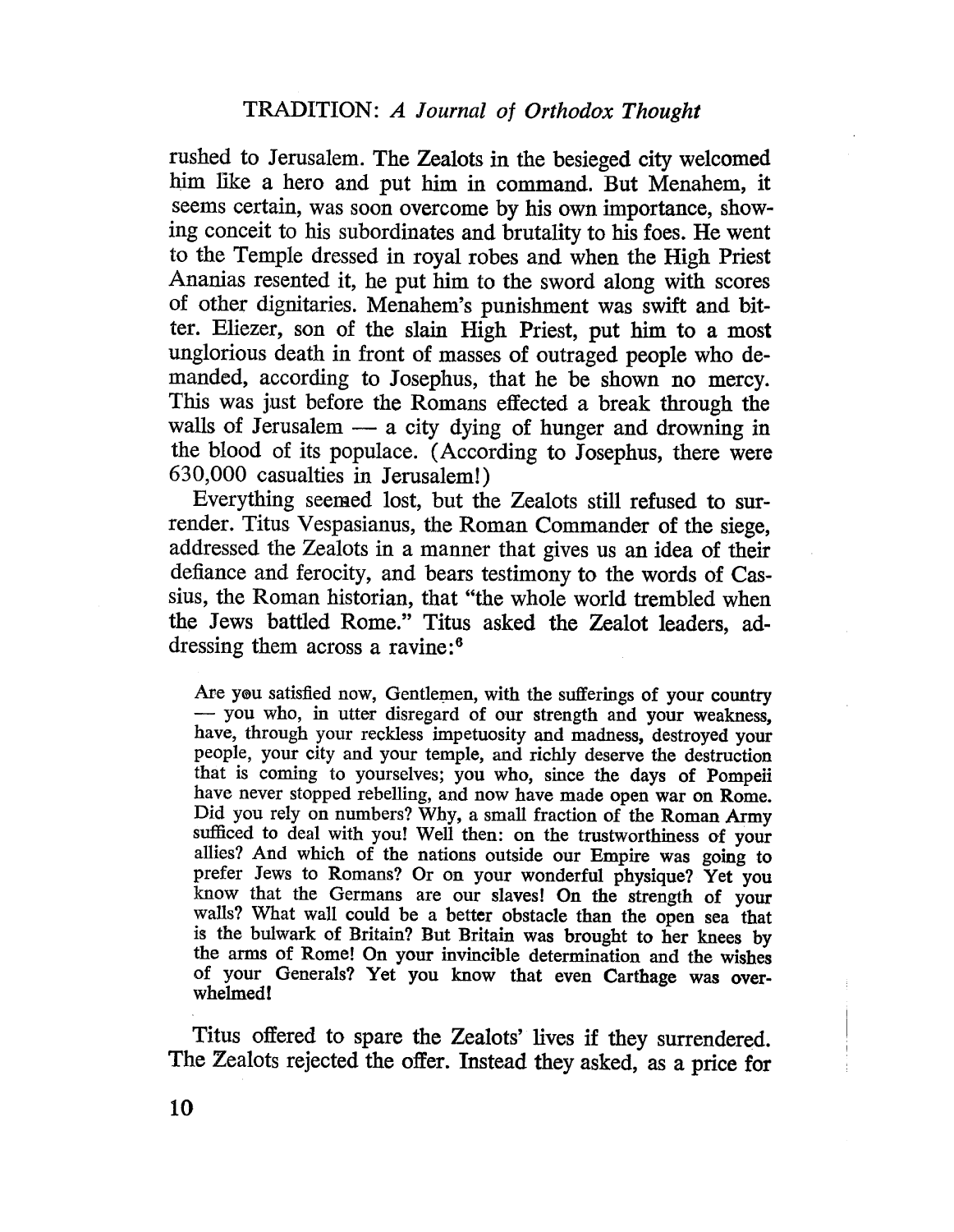laying down their weapons, a safe exit from Jerusalem. This outraged Titus who regarded it as an impudent attempt by the defeated to dictate terms to the victor. The Zealots nevertheless managed cunningly to elude the Roman trap and escape the burning city. Headed by Eliezer Ben Yair, they made their way to Masada.

Eliezer Ben Yair was, according to Josephus, "one of the dignitaries of Judea." His ideas and ideals, as well as those of his forefathers are referred to as "The Fourth Philosophy." I have already introduced some features of this philosophy. I shal explain it more fully.

The philosophy of the Zealots was based on a unique interpretation of the word "One": "Hear, oh Israel, the Lord, our God, the Lord is One." What does "One" mean? The word, first pronounced by Moses, crashed into Jewish history with the fiery impact of a celestial body. It was supposed to declare the Oneness of  $God$  — we all know that — but what does the belief in Oneness commit one to? This, undoubtedly, was the question uppermost on the minds of thinking Jews for more than hundred years prior to the destruction of the temple. Most of them gave the principle of Oneness a purely spiritual interpretation. "God is One" meant that He is the Only One, the Creator of heaven and earth, of man and beast, of bird and plant, of good and eviL. It also meant that the One God is a conscious Supreme Being who knows, in the words of Maimonides, "all the deeds of men and all their thoughts." It further meant that Oneness connotes unity, for if God is One, it follows that "the earth is the Lord's and the fullness thereof," as the Psalmist says in 24:1.

But if the Earth is the Lord's and the fullness thereof  $\frac{ }{ }$  can one who believes in the Oneness and unity of God put limits to His reign? Can one say: I believe in the spiritual Oneness of God, but I also believe in the political supremacy of Caesar? That was the question which faced the Zealots. They were faced, in other words, with the question whether the concept of Oneness - the heart and soul of the Torah - permits a division between the earthly and the unearthly in life. It was not a question of division between church and state  $-$  this term, in its very formulation, is non-Jewish  $-$  but between God and man.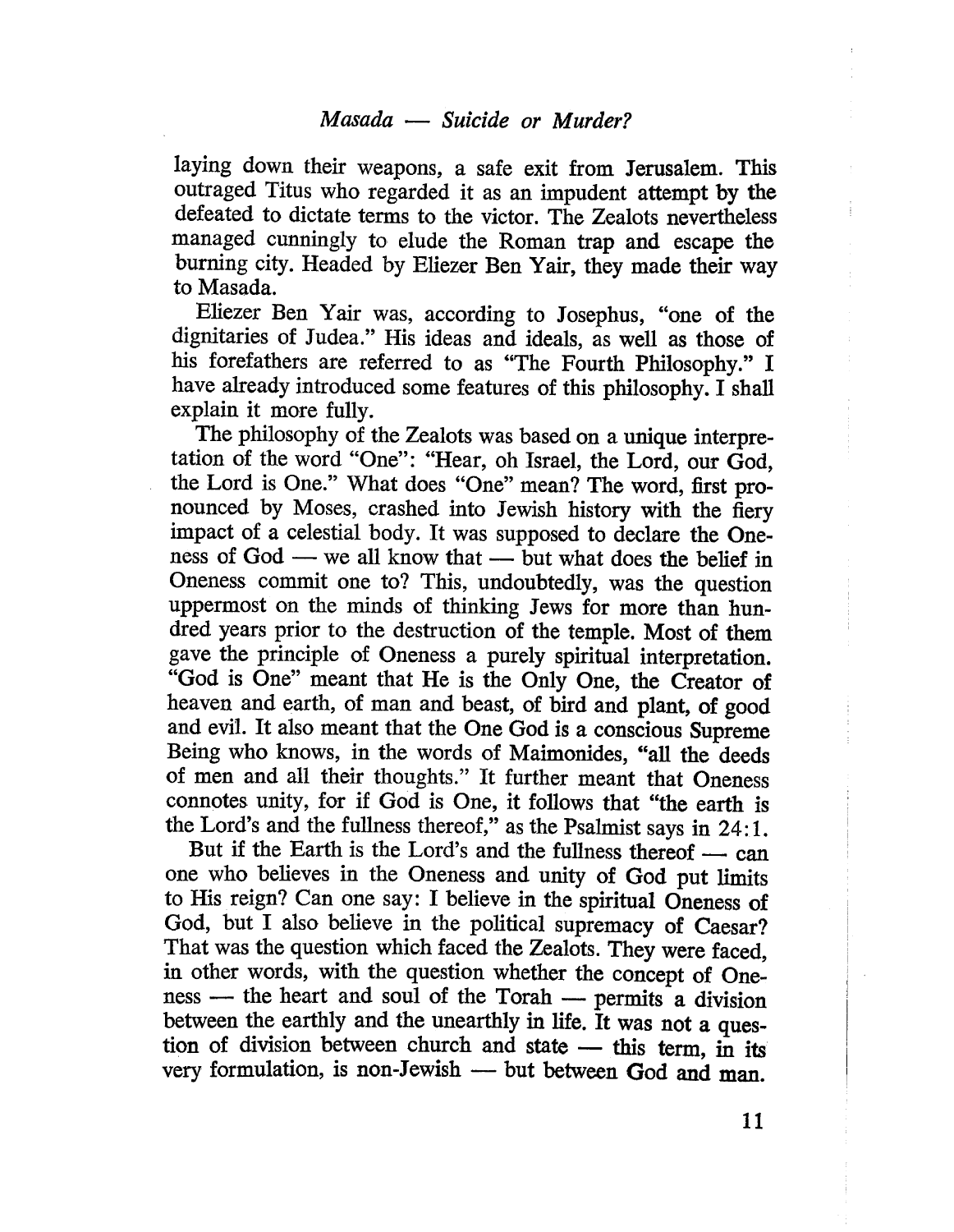The Biblical man, as Martin Buber rightly observed, rebelled against the very notion that there are areas in life which belong to God and others which are reserved for man alone. Such a thought was intolerable; to the Zealots, however, it was plainly blasphemous. The extremes of bloody unforgiveness to which they went in their zeal should not divert our attention from the mighty sweep of their religious vision, as breathtaking in its concept as it was merciless in its implementation. John Mac-Murray said that the Hebrew mode of spiritual thought doesn't recognize a distinction between the secular and religious spheres of life. That is true, of course. To the Zealots, however, it was not a question of distinction between spheres of life, but between God and Ba'al. The concept of Oneness, as understood by the ideologists of the fourth philosophy, regarded as idolatry any attempt by man to recognize in any sphere of human endeavor any other supreme authority but that of God. The famous expression, "Give to God what is God's and to Caesar what is Caesar's," must, therefore, be seen in a context different from the plain proverb which most people are used to. It was, to be sure, a very important statement which took issue with one of the most burning and crucial issues of the day. Christians as well as Jewish theologians have always found it difficult to understand how the statement fits into the tenor of those days in general and into Jesus' own views in particular. Most of them have repeatedly pointed out that Jesus deduced from the image of Caesar on the coin the duty not to refuse tax to the earthly ruler. (The Zealots, as aforementioned, singled out the paying of taxes to an idolatrous earthly ruler as an afront to the principle of Oneness!) They explained this duty as something which is in the nature of a restitution. Martin Buber, rejecting this explanation, defends this saying of Jesus' on different grounds. Buber rightly felt that there is a clash in that famous statement between the principle of Oneness and the political principle. The clash is even greater in view of the equal division of dues between God and Caesar, implied in that sayig.

How can that which he is obliged to give to God be placed on the same level? Is the reciprocal relationship between God and man, which each human creature enters into by his existence, also one

12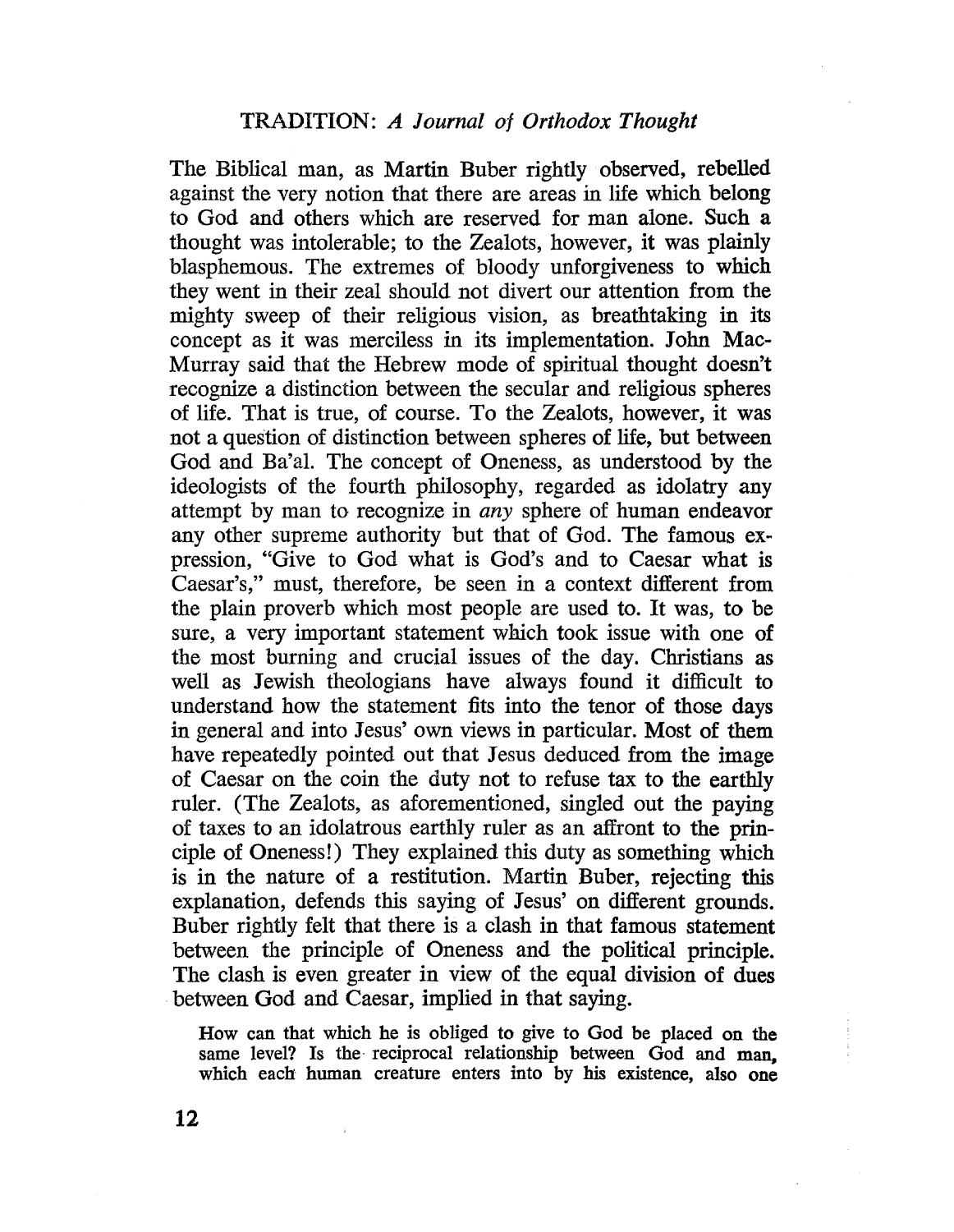## Masada — Suicide or Murder?

of reciprocal limited claim, Does man, then, have any claim at all to God? When he actually turns to  $God$  — that is, when he prays in truth and reality, he can hardly persist claiming Him for a moment. But if God has a claim on man, how can it be limited. If one begins to measure from the side of Caesar what a man has to "give," shall the remainder, or the actual part of the remainder, fall to the share of God? In this wise it has clearly been understood by those who have explained the saying as meaning that one ought to comply with the worldly power as long as it demands nothing which stands in contradiction to the reverence due to God in the form of creed and service, has nothing of sacrificing to the Roman Emperor as a Godlike being. But thereby the sphere of the Divine, the sphere in the life of a man pledged to God, is inevitably reduced to cult and confession. In other words, instead of being the Lord of Existence, God is made into the God of religion.7

BUber puts forward his own explanation of this enigmatic saying. What he actually says, however, is non-conceptual in nature and doesn't add much to the ontological, theological and historical understanding of the saying. According to Buber, human life, imprinted with mortality, cannot run its course in wholeness; it is bound to separation, to division. But what is legitimately done in the sphere of separation receives its legitimacy from the sphere of wholeness. Thus giving to the state that which is due in the sphere of separation, is authorized by the sphere of wholeness, in which we give to God what is due to Him: ourselves. "Give to God your immediacy, the saying about the tribute money says to us, and from so doing you wil learn ever anew what of your mediacy you will give to Caesar."

It is rather doubtful whether Buber, with this explanation, has contributed much to the real understanding of Jesus' famous saying. The question was not what part of himself man, committed to the wholeness, or Oneness of God, can give to Caesar, but whether giving *anything* to Caesar  $-$  anything at all  $$ wasn't *undermining* the very principle of wholeness? This principle was not a matter of degree, but of a total commitment. It was even more so in the shadow of Caesar, because Caesar was not just a temporal ruler, a "state," but a "Ba'al" - a man who attributed divine wholeness to himself. The political principle, as represented by Caesar, thus clashed head on with the principle of Oneness, as represented by God, because to pay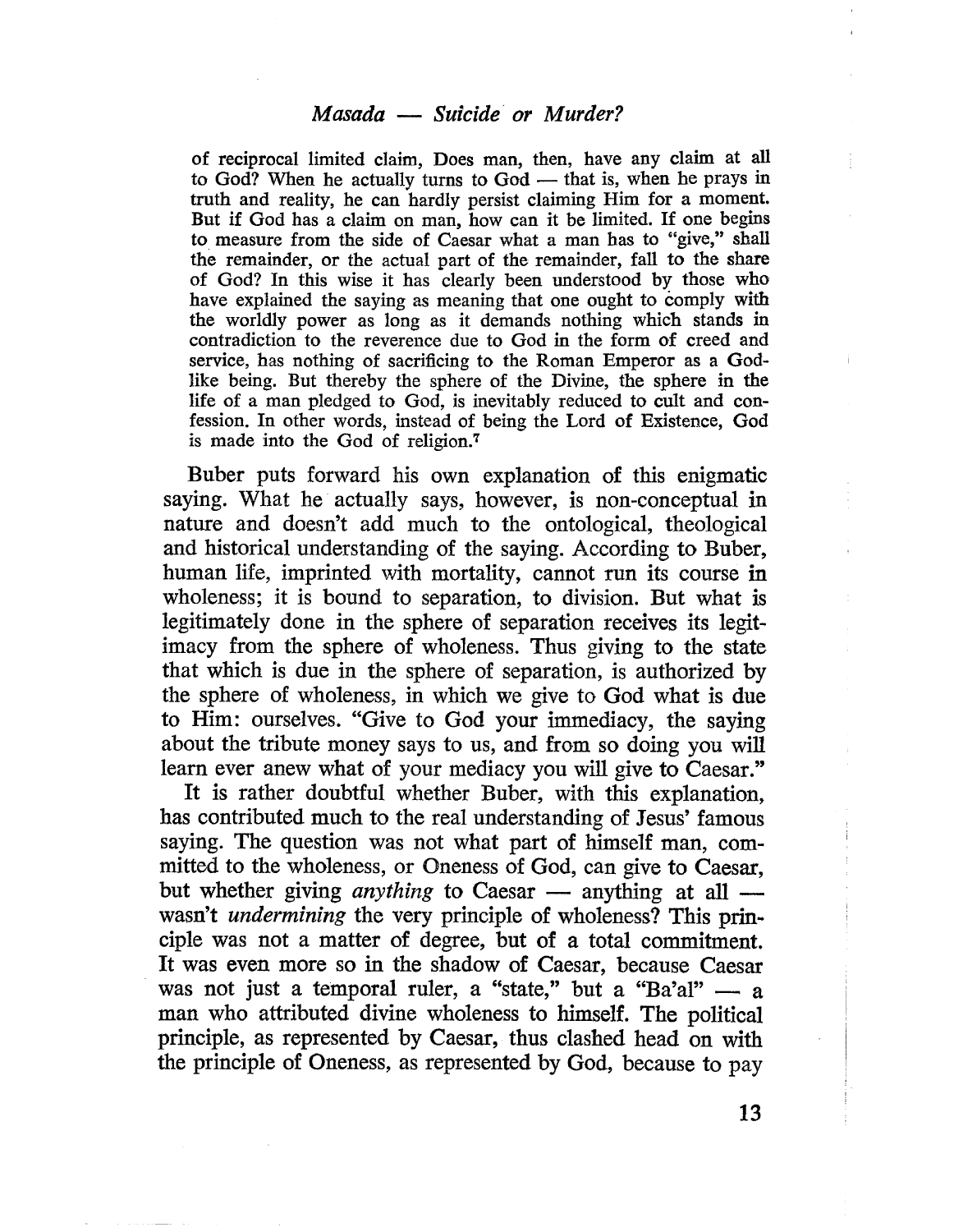## Masada — Suicide or Murder?

of reciprocal limited claim, Does man, then, have any claim at all to God? When he actually turns to God — that is, when he prays in truth and reality, he can hardly persist claiming Him for a moment. But if God has a claim on man, how can it be limited. If one begins to measure from the side of Caesar what a man has to "give," shall the remainder, or the actual part of the remainder, fall to the share of God? In this wise it has clearly been understood by those who have explained the saying as meaning that one ought to comply with the worldly power as long as it demands nothing which stands in contradiction to the reverence due to God in the form of creed and service, has nothing of sacrificing to the Roman Emperor as a Godlike being. But thereby the sphere of the Divine, the sphere in the life of a man pledged to God, is inevitably reduced to cult and confession. In other words, instead of being the Lord of Existence, God is made into the God of religion.7

Buber puts forward his own explanation of this enigmatic saying. What he actually says, however, is non-conceptual in nature and doesn't add much to the ontological, theological and historical understanding of the saying. According to Buber, human life, imprinted with mortality, cannot run its course in wholeness; it is bound to separation, to division. But what is legitimately done in the sphere of separation receives its legitimacy from the sphere of wholeness. Thus giving to the state that which is due in the sphere of separation, is authorized by the sphere of wholeness, in which we give to God what is due to Him: ourselves. "Give to God your immediacy, the saying about the tribute money says to us, and from so doing you wil learn ever anew what of your mediacy you will give to Caesar."

It is rather doubtful whether Buber, with this explanation, has contributed much to the real understanding of Jesus' famous saying. The question was not what part of himself man, committed to the wholeness, or Oneness of God, can give to Caesar, but whether giving *anything* to Caesar  $\frac{1}{\sqrt{2}}$  anything at all  $\frac{1}{\sqrt{2}}$ wasn't *undermining* the very principle of wholeness? This principle was not a matter of degree, but of a total commitment. It was even more so in the shadow of Caesar, because Caesar was not just a temporal ruler, a "state," but a "Ba'al"  $-$  a man who attributed divine wholeness to himself. The political principle, as represented by Caesar, thus clashed head on with the principle of Oneness, as represented by God, because to pay